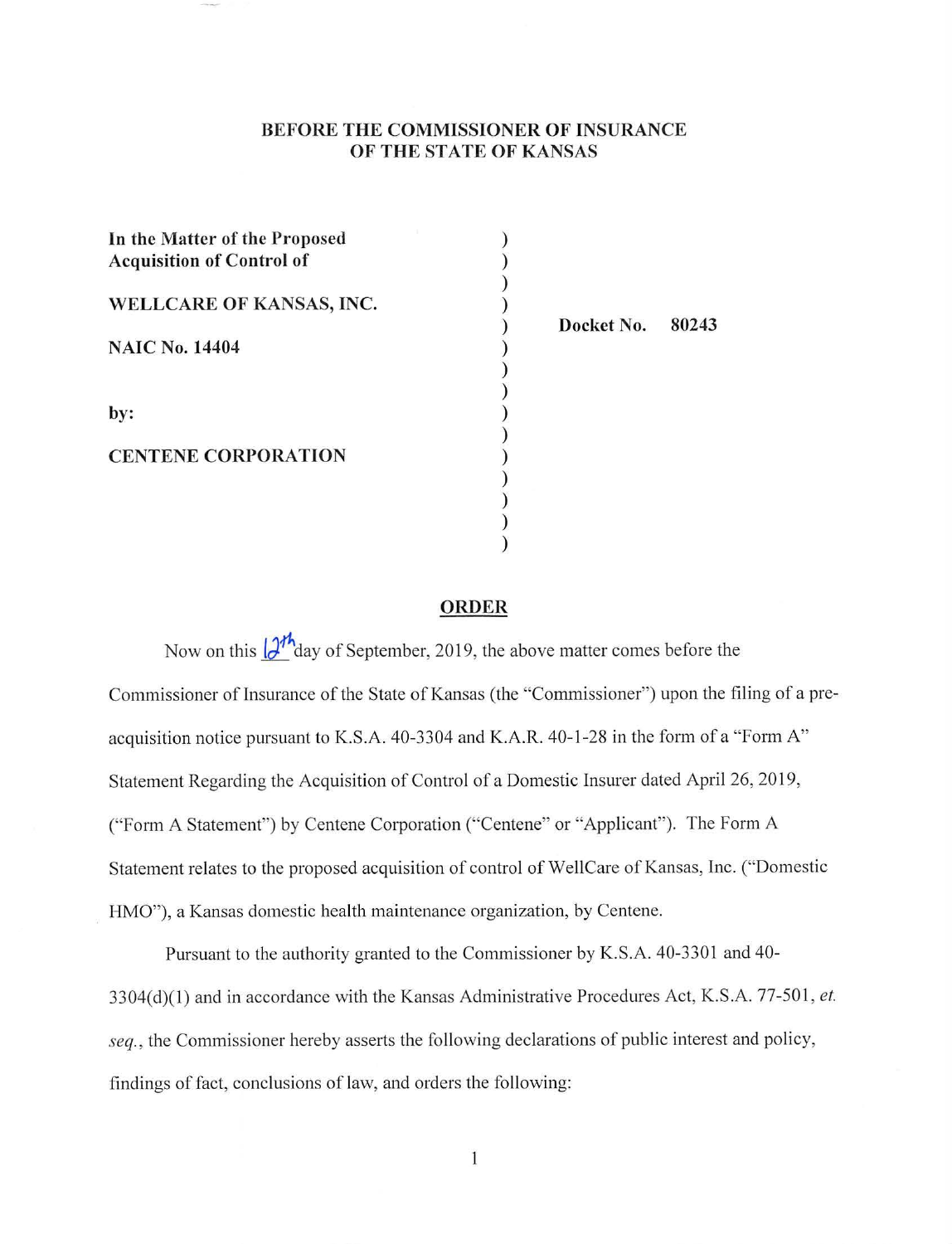### **DECLARATION OF PUBLIC INTEREST AND POLICY**

The following statements of fact and conclusions of law are made with the intent to promote the policies and objectives enumerated in K.S.A. 40-3301.

## **FINDINGS OF FACT**

The findings of fact and conclusions stated herein are based upon the statements made by the Applicant in the Form A Statement and accompanying documents made under oath and filed with the Kansas Insurance Department (the "Department") by Centene pursuant to K.S.A. 40- 3304(b) and K.A.R. 40-1-28.

#### 1. **Background Information**

- a. The purpose of the filing of the Form A Statement is to seek authority from the Commissioner for the proposed acquisition of control of the Domestic HMO by the Applicant. The terms and conditions of the proposed acquisition are more fully set forth in the Form A Statement filed by the Applicant with the Commissioner pursuant to the Kansas Insurance Holding Company Act, K.S.A. 40-3301, *et seq.*
- b. Representatives of the Financial Surveillance and Legal Divisions of the Department reviewed significant documents, and the Commissioner has had the benefit of her staff's technical expertise and advice.
- c. In the Form A Statement, which Centene filed with the Department and the Department received on April 26, 2019, Centene requests approval of the acquisition of control of the Domestic HMO by Centene.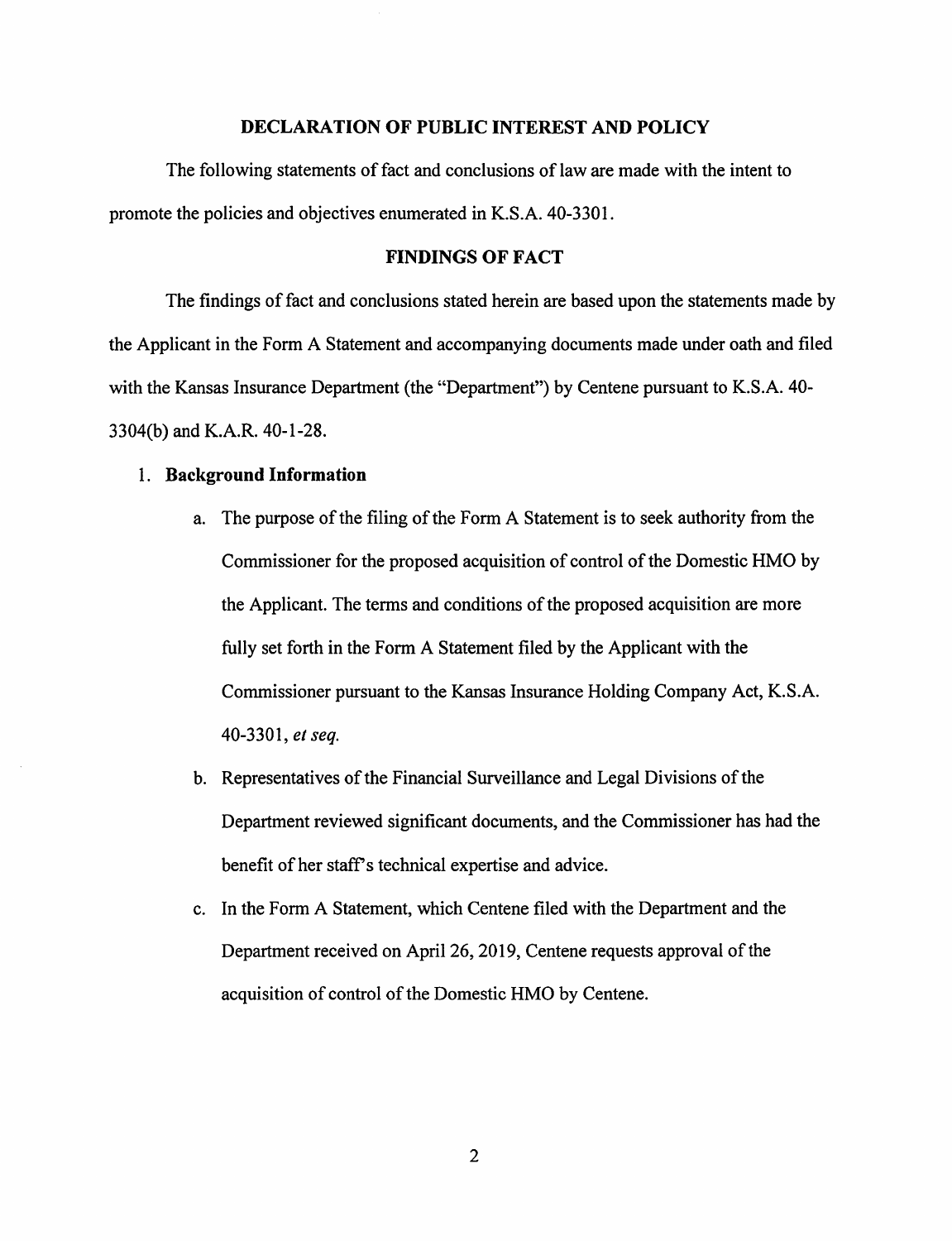- d. Centene submitted various exhibits to the Form A Statement, including, without limitation, the Agreement and Plan of Merger ("Merger Agreement"), audited financial statements, organizational charts, and NAIC biographical affidavits.
- e. Centene is domiciled in Delaware with its statutory home office in St. Louis, Missouri. As Centene states in the Form A Statement, Centene operates two primary business segments: Managed Care and Specialty Services. Its Managed Care segment provides health plan coverage to individuals through government subsidized and commercial programs. Its Specialty Services segment includes companies offering healthcare services and products to its Managed Care segment and other customers.
- f. WellCare of Kansas, Inc. is a Kansas Corporation with its statutory home office address in Topeka, Kansas. WellCare of Kansas, Inc. is a wholly owned subsidiary of The WellCare Management Group, Inc., a New York corporation, which is, in turn, a direct, wholly owned subsidiary of WGG Health Management, Inc., a Delaware corporation, which is, in turn, a direct, wholly owned subsidiary of WellCare Health Plans, Inc. ("WellCare"), a publicly traded Delaware corporation.

## 2. **Structure of Merger Agreement**

a. According to the Form A Statement and exhibits, the Applicant proposes to acquire control of the Domestic HMO through the acquisition of WellCare pursuant to the Merger Agreement dated March 26, 2019. The following parties entered into the Merger Agreement: WellCare; Centene; Wellington Merger Sub I, Inc., a Delaware corporation and wholly owned subsidiary of Centene ("Merger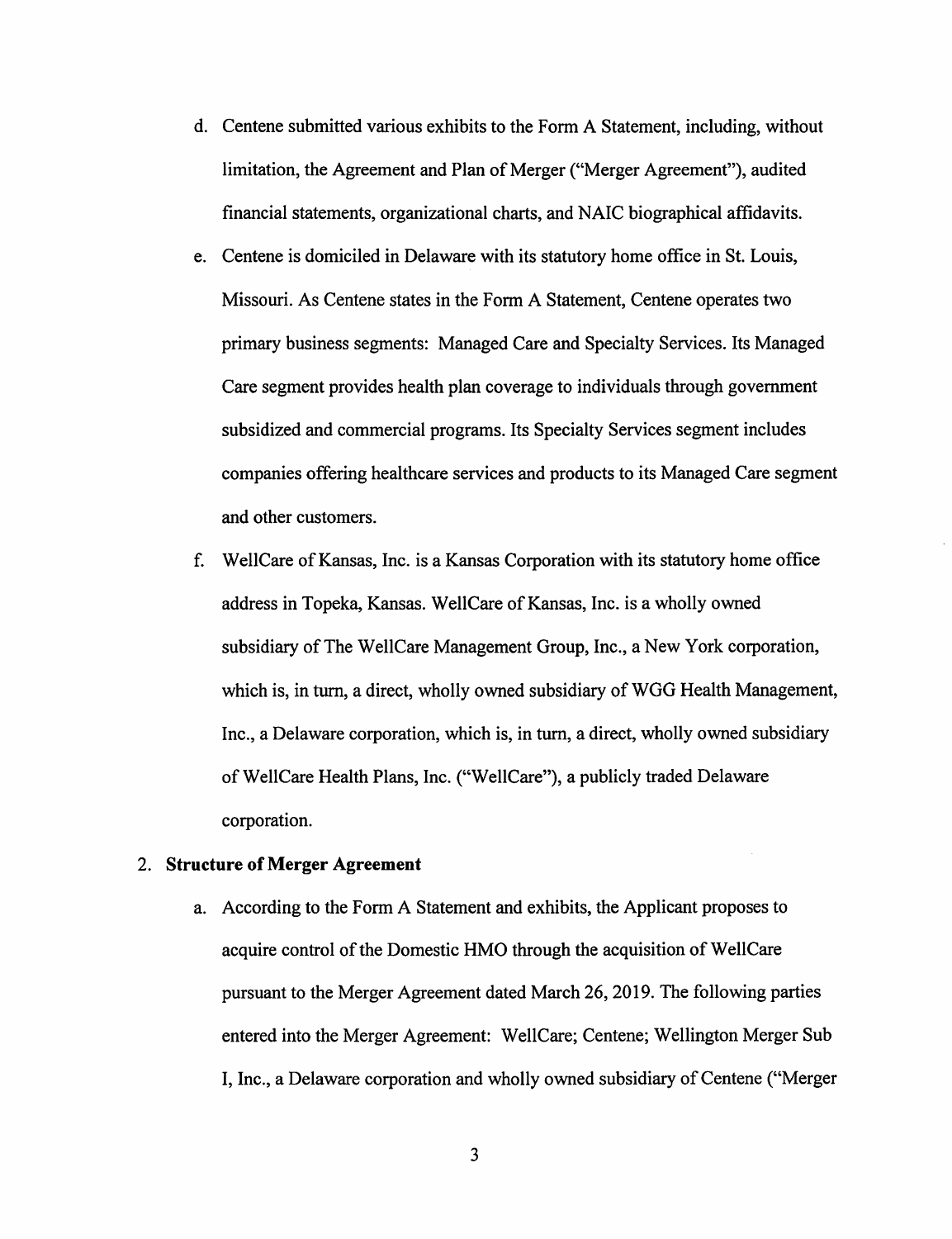Sub I"); and Wellington Merger Sub II, Inc., a Delaware corporation and wholly owned subsidiary of Centene ("Merger Sub 11").

- b. The Merger Agreement provides that Merger Sub I will merge with and into WellCare, with WellCare surviving the first merger ("Surviving Corporation"). In turn, the Surviving Corporation will then merge with and into Merger Sub II, with Merger Sub II surviving this second merger as a wholly owned subsidiary of Centene ("Final Surviving Corporation"). The name of the Final Surviving Corporation will be changed to WellCare Health Plans, Inc. ("Post-Closing WellCare").
- c. At the conclusion of this series of transactions ("Merger Transaction"), Centene will hold one hundred percent (100%) of the issued and outstanding shares of capital stock of Post-Closing WellCare, and will thereby indirectly own 100% of the issued and outstanding shares of capital stock of the Domestic HMO. Accordingly, upon closing of the Merger Transaction, Centene will be the ultimate controlling person of the Domestic HMO.

## 3. **Consideration for the Merger Transaction**

- a. If the Merger Transaction is completed, each outstanding share of WellCare's common stock will be converted into the right to receive 3.38 shares of Centene's common stock and \$120 in cash, without interest, subject to certain exceptions ("Merger Consideration").
- b. Shares of WellCare common stock held by Centene, Merger Sub I, Merger Sub II, or WellCare, including shares held as treasury stock, will be automatically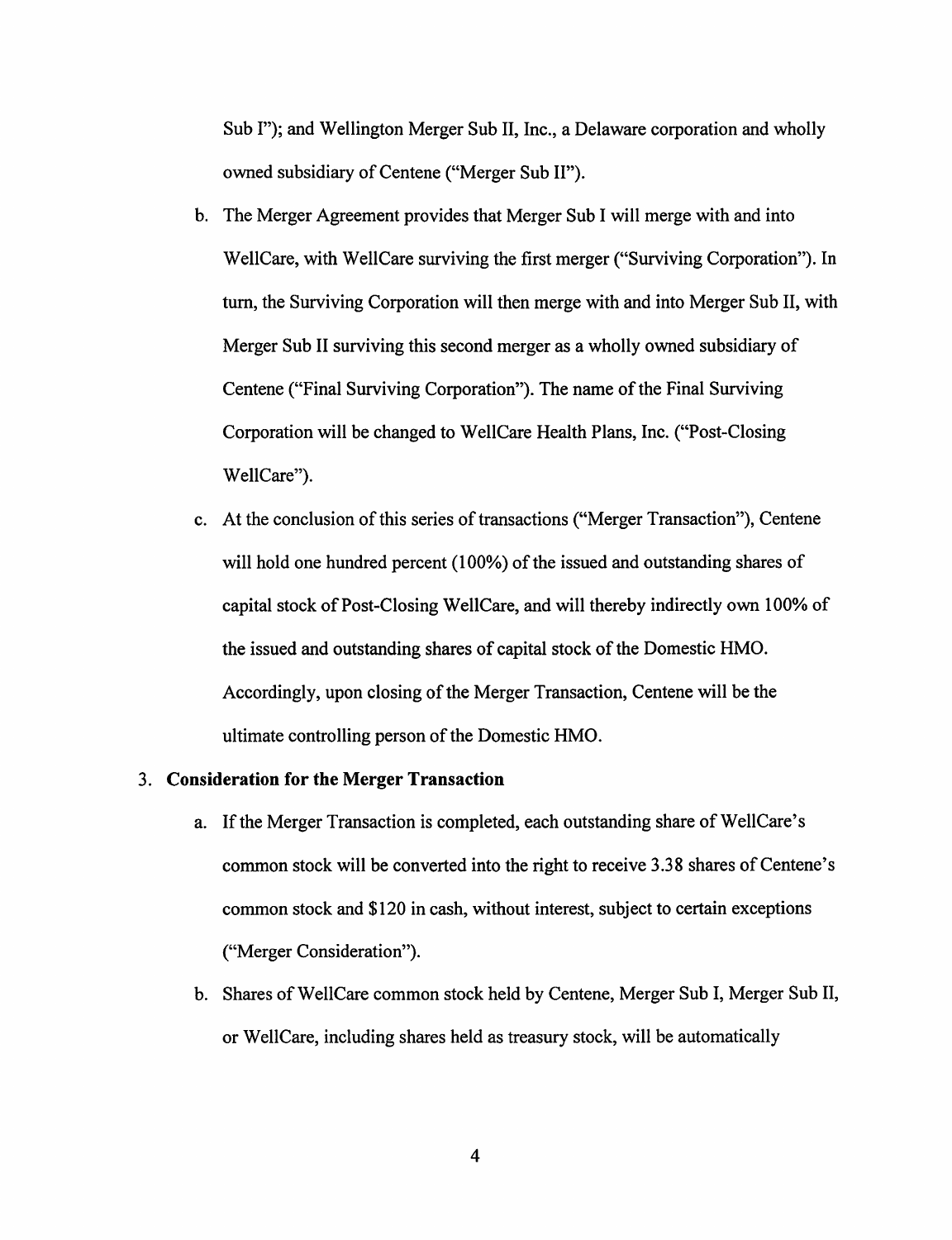canceled and cease to exist immediately prior to the First Merger and no consideration will be delivered in exchange therefor.

- c. Shares of WellCare common stock that are outstanding immediately prior to the effective time of the First Merger and held by any person who is entitled to demand and properly demands appraisal of such shares pursuant to Delaware law will be automatically canceled and cease to exist, and each holder thereof will cease to have any rights with respect thereto except the right to receive an amount in cash equal to the judicially determined "fair value" of such shares.
- d. For persons holding a WellCare restricted stock unit ("RSU"), each RSU is converted into a Centene RSU with an equivalent fair market value of the WellCare RSU.
- e. For persons holding a WellCare performance-based restricted stock unit ("PSU") granted in 2017 or earlier, each PSU vests at the actual level of performance and is converted into the right to receive the Merger Consideration.
- f. For persons holding any other WellCare PSU, each PSU is converted into a Centene time-based restricted stock unit with an equivalent fair market value to the WellCare PSU.
- 4. The Merger Transaction is valued at approximately \$17 .3 billion based on closing stock prices as of March 26, 2019. The cash component of such total amount is equal to approximately \$6.06 billion. The actual value to the WellCare stockholders will depend on the closing stock prices at the time the Merger Transaction is complete.
- 5. In addition to the Merger Consideration, Centene may assume approximately \$1.95 billion in existing WellCare indebtedness. All or part of this indebtedness will remain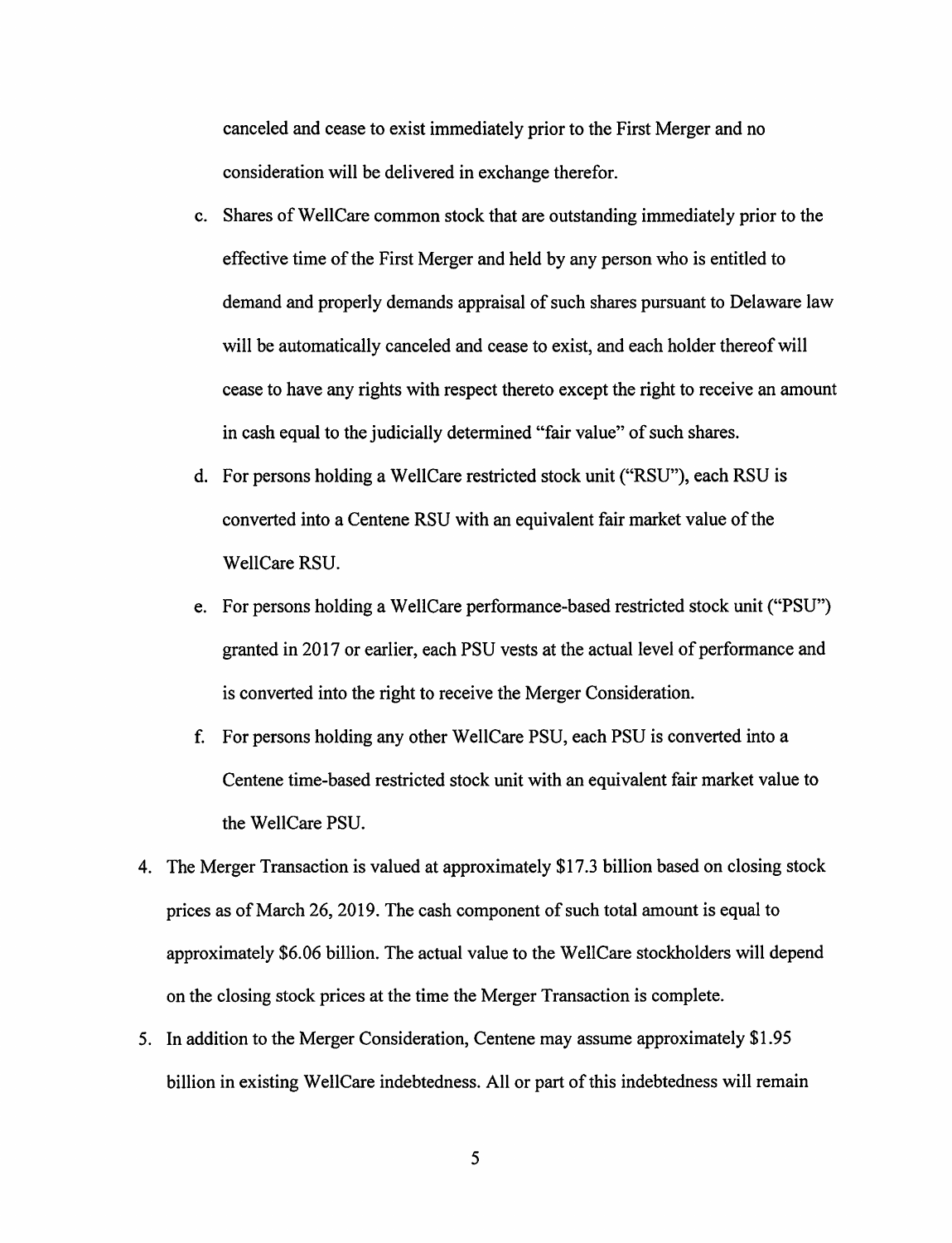outstanding following the closing if it is not repurchased pursuant to a change of control offer under the terms of the indebtedness. Centene intends to seek a waiver of such change of control offer prior to the closing of the proposed transaction. If Centene's waiver request is not successful, Centene will be required to repurchase all or part of such indebtedness at 101% of its aggregate principal amount at the election of the holders thereof.

#### 6. **Source of the Merger Consideration**

- a. As stated in the Form A filing, Centene anticipates that it will finance the cash component of the Merger Consideration through available cash on hand and the issuance of unsecured senior notes at a public offering that will yield up to \$8.35 billion in aggregate gross cash proceeds. The ultimate nature and mix of any public or private debt offering has not yet been decided and will be determined in the future based on prevailing market conditions and other financial factors.
- b. In the Form A Statement, made under oath, Centene indicated that the basis and terms of the Merger Agreement, including the Merger Consideration, were determined through arms' length negotiations among the representatives of Centene and WellCare, and their respective legal and other advisors.
- 7. In the Form A filing, Centene indicated that the Domestic HMO will continue to maintain its separate corporate existence and will continue its operations as currently conducted. Currently, the Domestic HMO does not transact any health maintenance organization business in Kansas or any other jurisdiction. Centene does not have any present plans to change the existing directors and executive officers of the Domestic HMO. Centene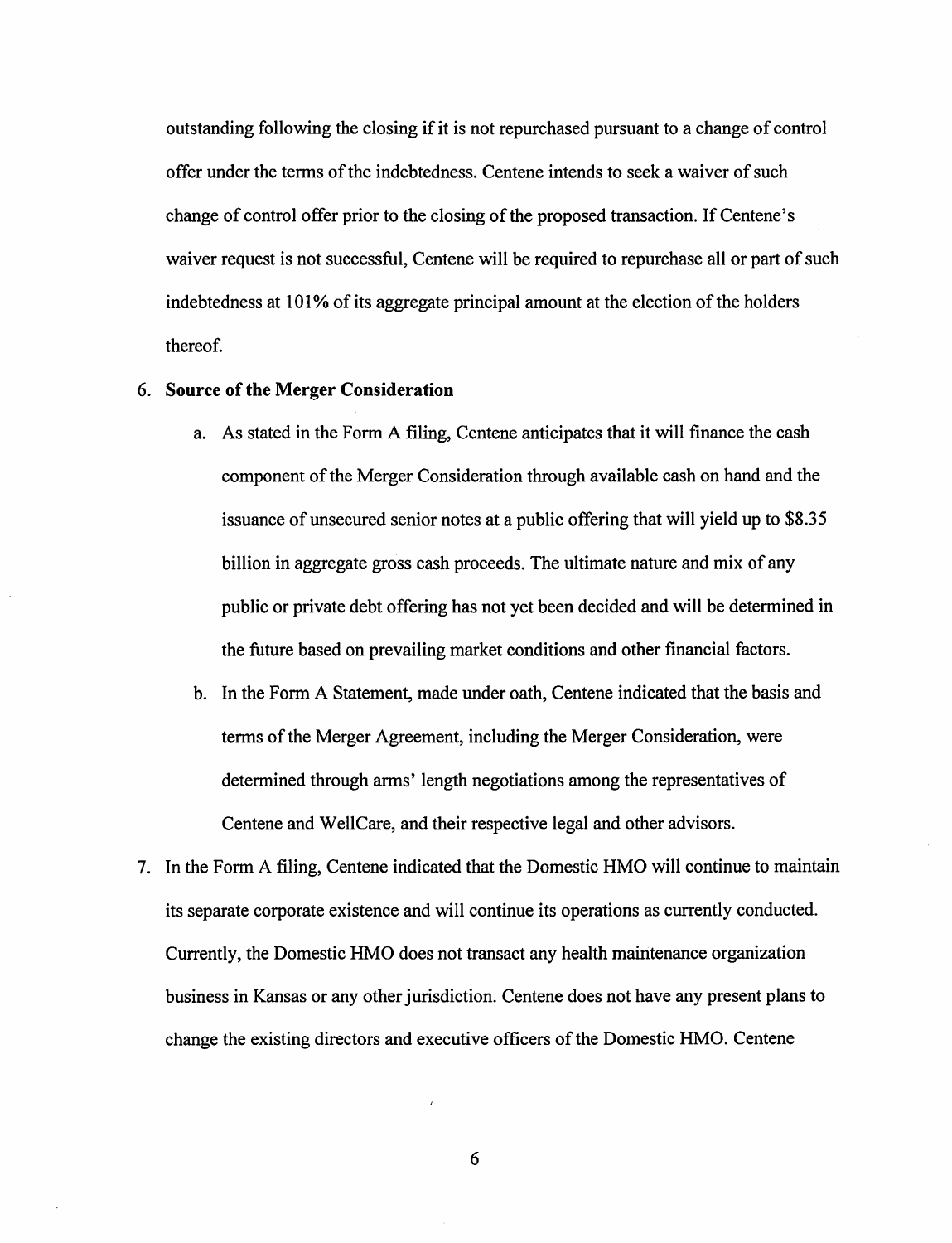expects that none of the current directors on the WellCare board of directors will act as directors of Post-Closing WellCare.

8. The Merger Agreement provides for the transaction to close following, among other things, the receipt of proper regulatory approvals, including approval by the Department.

## **APPLICABLE LAW**

9. K.S.A. 40-3304(a)(l) provides:

"No person other than the issuer shall make a tender offer for or a request or invitation for tenders of, or enter into any agreement to exchange securities or, seek to acquire, or acquire, in the open market or otherwise, any voting security of a domestic insurer if, after the consummation thereof, such person would, directly or indirectly, or by conversion or by exercise of any right to acquire, be in control of such insurer, and no person shall enter into an agreement to merge with or otherwise to acquire control of a domestic insurer or any person controlling a domestic insurer unless, at the time any such offer, request, or invitation is made or any such agreement is entered into, or prior to the acquisition of such securities if no offer or agreement is involved, such person has filed with the commissioner of insurance and has sent to such insurer, a statement containing the information required by this section and such offer, request, invitation, agreement or acquisition has been approved by the commissioner of insurance in the manner hereinafter prescribed. The requirements of this section shall not apply to the merger or consolidation of those companies subject to the requirements of K.S.A. 40-507 and 40-1216 to 40- 1225, inclusive, and amendments thereto."

### **CONCLUSIONS OF LAW**

10. Representatives of the Financial Surveillance and Legal Divisions of the Department

inspected and reviewed the contents of the Form A Statement and exhibits and

determined those filings comply with the provisions of the Kansas Insurance Holding

Company Act, K.S.A. 40-3301, *et seq.* and K.A.R. 40-1-28. Additionally, the Department

determined that the Applicant provided the information required under Kansas law to

enable the Commissioner to render a decision.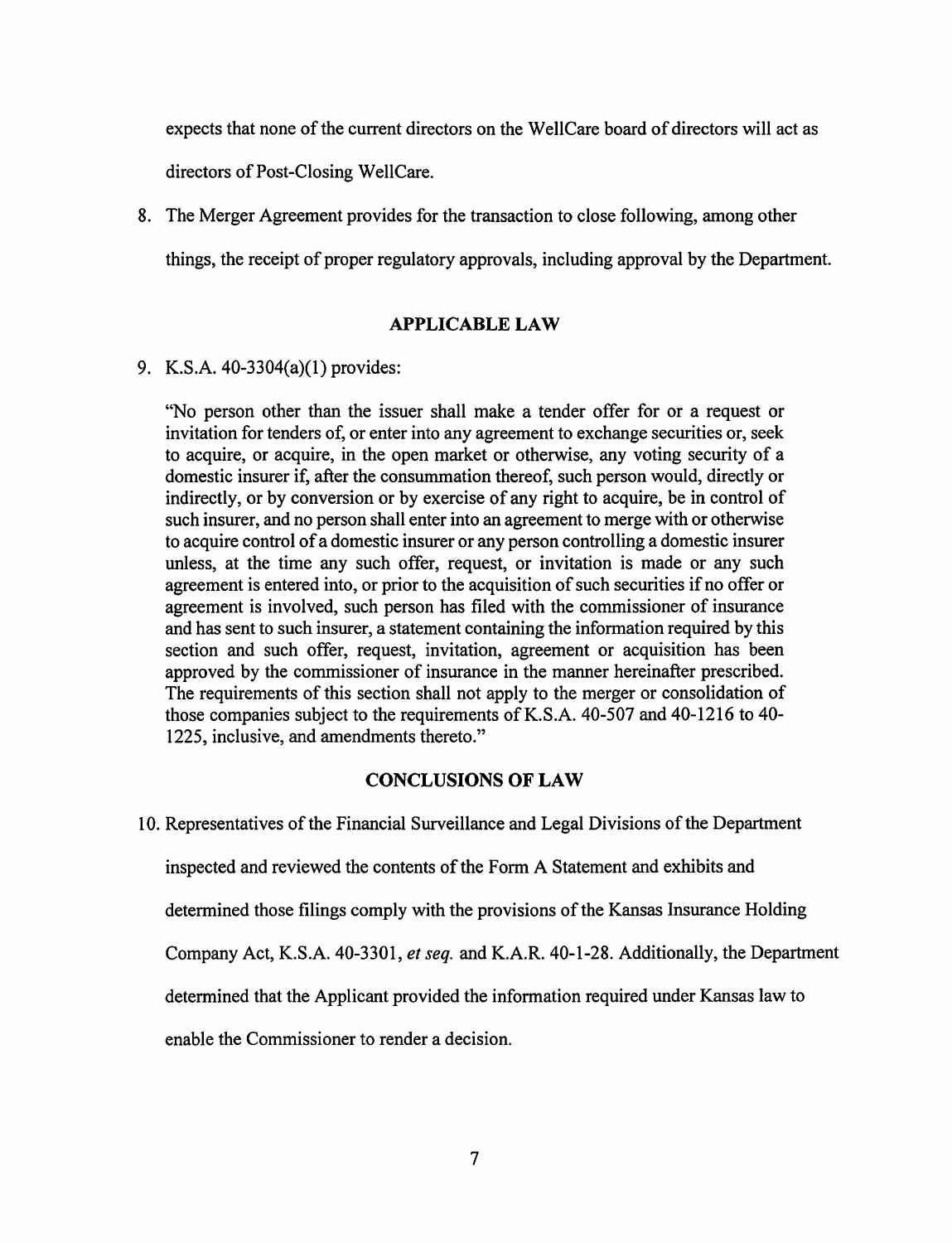- 11. The evidence shows that after the change of control the Domestic HMO would be able to satisfy all the requirements for the issuance of a license to write the line or lines of insurance for which it is presently licensed.
- 12. The evidence shows that the financial condition of the Applicant does not jeopardize the financial stability of the Domestic HMO or prejudice the interest of its policyholders.
- 13. The evidence shows that the Applicant has no current plans or proposals to liquidate the Domestic HMO, sell its assets or consolidate or merge it with any person, or make any material change in Domestic HMO's current active business operations, corporate structure, or management.
- 14. The evidence shows that the competence, experience and integrity of those persons who would control the operation of Domestic HMO are such that it would not be harmful to the interest of policyholders of the Domestic HMO and of the public to permit the acquisition of control by the Applicant.
- 15. The evidence shows that the acquisition of control of Domestic HMO by the Applicant is not likely to be hazardous or prejudicial to the insurance-buying public.

#### **IT IS THEREFORE ORDERED BY THE COMMISSIONER OF INSURANCE THAT:**

- 1. The application by the Applicant to acquire control of Domestic HMO in the manner set forth in the Form A Statement and exhibits is hereby approved pursuant to K.S.A. 40- 3304, provided that the acquisition is effected no later than March 31, 2020.
- 2. The Commissioner retains jurisdiction over the subject matter of this proceeding and over the parties for the purpose of entering such further order or orders as may be deemed proper.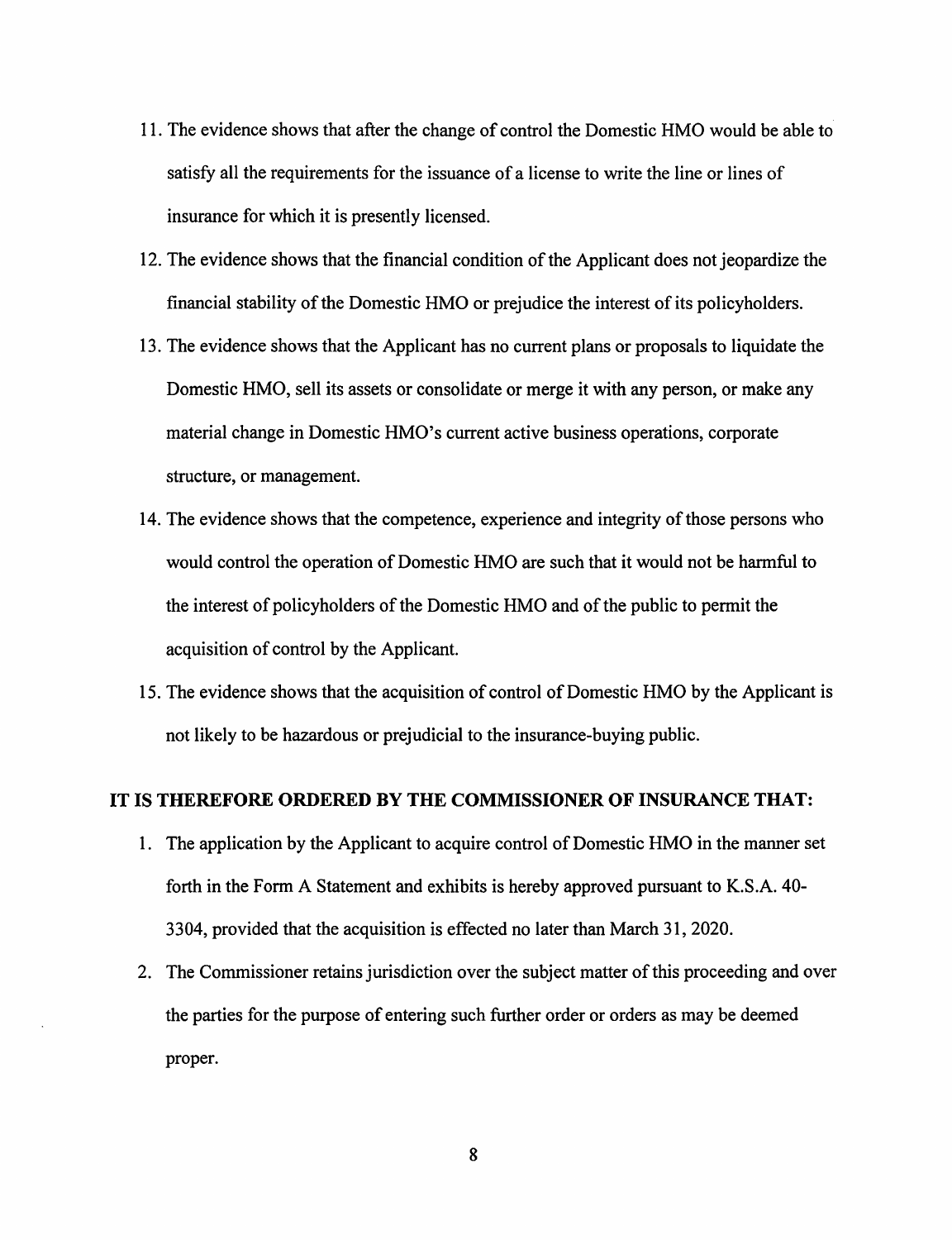#### **NOTICE OF RIGHTS**

This Final Order is effective upon service. Pursuant to K.S.A. 77-529, the Applicant may petition the Commissioner for reconsideration of this Final Order within fifteen ( 15) days after service of the Final Order. A petition for reconsideration must state the specific grounds upon which relief is requested. Additionally, a party to this agency proceeding may seek judicial review of this Final Order by filing a petition in the District Court, pursuant to K.S.A. 77-601 , *et seq.* Reconsideration of this Final Order is not a prerequisite for judicial review. A petition for judicial review is not timely unless filed within thirty (30) days following the service of this Final Order, unless the Applicant petitions the Commissioner for reconsideration, in which case a petition for judicial review is not timely unless filed within thirty (30) days following service of an order rendered upon reconsideration, or an order denying the request for reconsideration. In the event the Applicant files a petition for judicial review, the agency officer to be served on behalf of the Department is:

> Justin McFarland, General Counsel Kansas Insurance Department 420 S.W. 9<sup>th</sup> Street Topeka, Kansas 66612

IT IS SO ORDERED THIS TULL DAY OF SEPTEMBER, 2019, IN THE CITY OF TOPEKA, COUNTY OF SHAWNEE, STATE OF KANSAS.

schmente

Vicki Schmidt Commissioner of Insurance

By:

Justin L. McFarland General Counsel